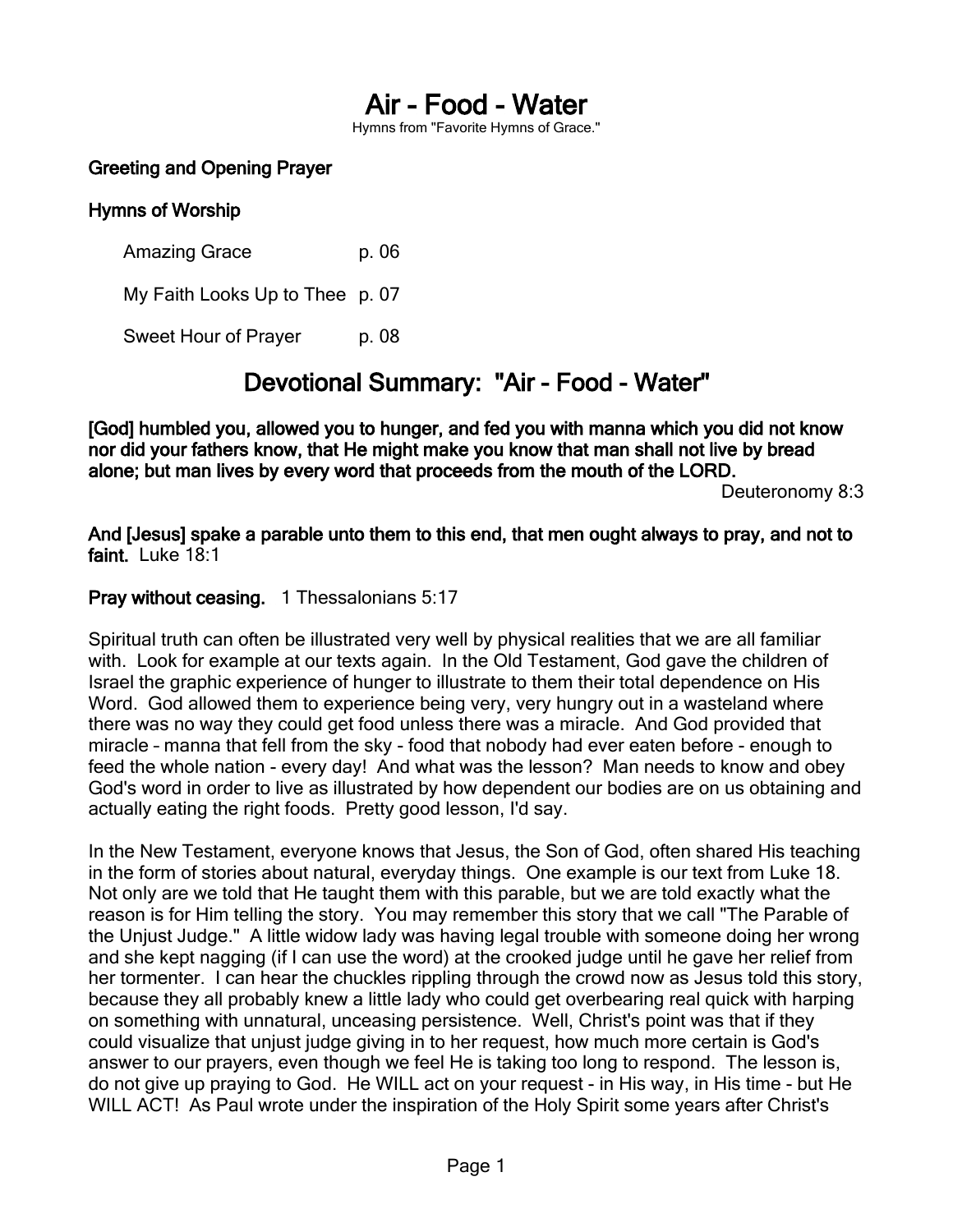ministry on earth - "Pray without ceasing!"

So, we have two things here that we find are important in God's eyes for us to understand:

- 1) God's Word is life sustaining.
- 2) Persistent prayer is essential to our relationship with God.

How many here have eaten lately? OK, all of us in one form or the other take in nutrition for our body on a regular basis. It is really a foolish question is it not? We all are very familiar with eating food. But, where is that last meal now? What is it doing? How did that happen?

We eat and go on about our business, getting hungry again in fairly short order. But we rarely stop and think about what exactly goes on with the food we have eaten. We just take for granted the whole process of digestion. Think about it. We eat a bowl of cereal or a piece of toast and, "Viola!," we are strengthened, our physical life is sustained. What a wonder takes place in our bodies every time we put a morsel in our mouth! Food is important to sustain life, is it not?

And how much more important is water? You can live a lot longer without food than you can water. You must get liquids - your body is something like 65% fluids. Nothing works in our whole system if there is no water to facilitate the process! Water is important to sustain life, is it not?

But, there is one ingredient we have not mentioned yet that may be the most important! How important is AIR?

Have you breathed anytime in the recent past? Did you intentionally take in oxygen into your lungs and exchange that gas with a bad gas called carbon dioxide in a proportion that keeps your body functioning and alive? How do you know you did it properly? Did you think about it at all? Not a lot of thought goes into breathing, but it is the most important function of our interaction with our environment is it not? We just naturally breathe and God has designed our systems to do wondrous things that we are hardly conscious of. We can live a lot longer without food and water than we can without air! You must live in an environment that provides enough of the gas that we call oxygen for you to live for more than a few minutes.

### If you abide in Me, and My words abide in you, you will ask what you desire, and it shall be done for you. John 15:7

This verse ties it all together for us. You must live in Christ. In your heart and in your mind you must keep the lines of communication open and active. You must have a "RELATIONSHIP" with Him that is ongoing and real, just like you must be in a place where the air has enough oxygen for you to breathe. "Abide in Me" Jesus said. This is the breathing of God's fresh air – living in communion with Christ - all the time in fellowship with Him.

AND..."My words abide in you!" You must keep God's words before you on a regular basis. This is eating of His thoughts and His ways and His guidance and His will that come out of your walk with Him in the light of His written Word. In the simplest terms, reading and heeding the Bible is eating spiritual food to a child of God.